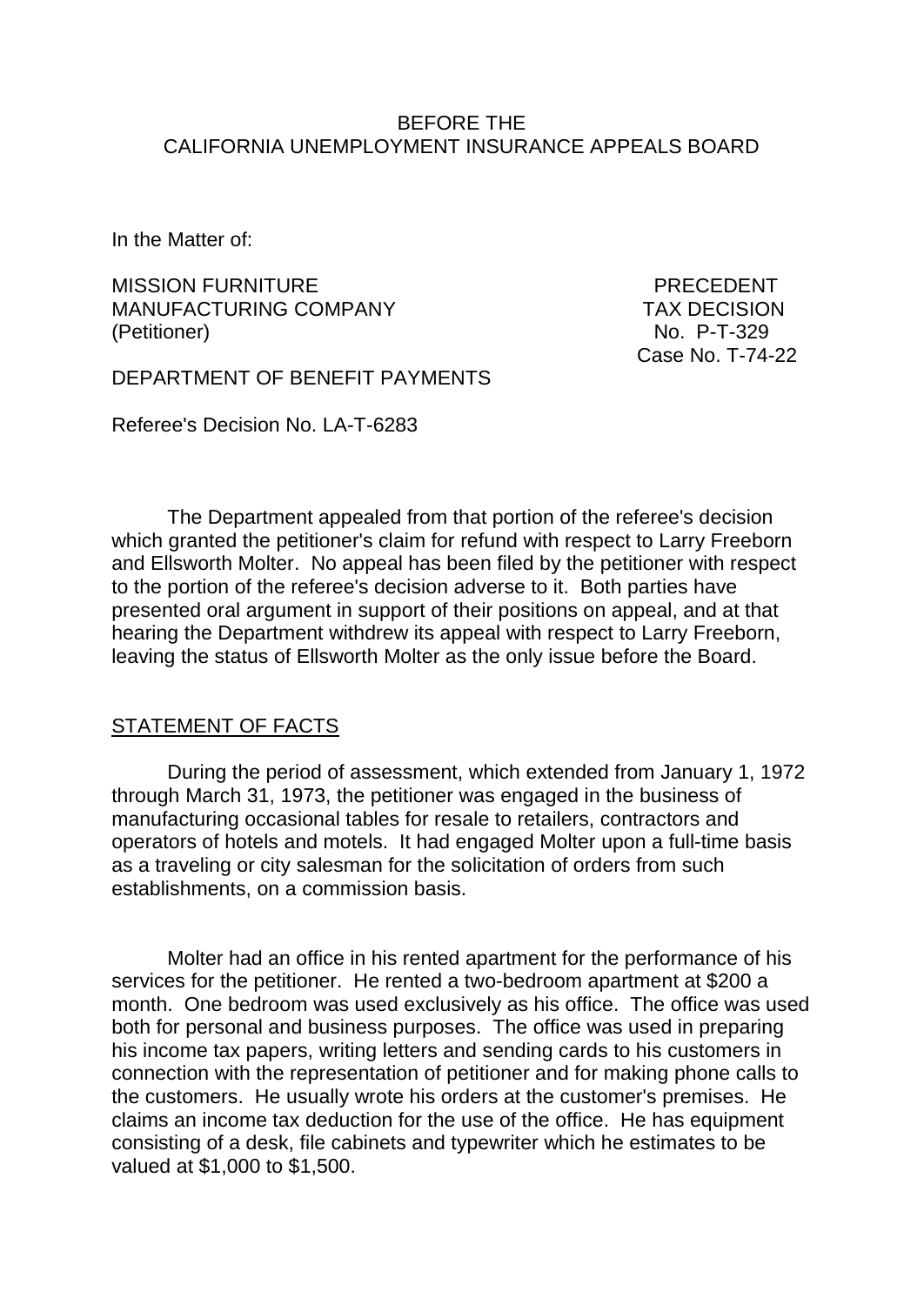# REASONS FOR DECISION

Prior to 1972, the question as to whether Ellsworth Molter would have been an employee or independent contractor for unemployment insurance purposes would have been determined solely in accordance with the principles of the common law. Under these principles he clearly would have been the latter. As an independent contractor, the remuneration that he received would not have been subject to unemployment insurance taxes.

Effective with the commencement of the calendar year 1972, the California Legislature added section 621 to the Unemployment Insurance Code. This section now provides a statutory definition of the term "employee" for unemployment insurance purposes, for the first time. As pertinent to the status of Ellsworth Molter, the new section states that:

" 'employee' means . . . :

\* \* \*

"(b) Any individual who, under the usual common law rules applicable in determining the employer-employee relationship, has the status of an employee.

"(c)(1) Any individual . . . who performs services for remuneration for any employing unit if the contract of service contemplates that substantially all of such services are to be performed personally by such individual . . . :

\* \* \*

"(B) As a traveling or city salesman . . . engaged upon a full-time basis in the solicitation on behalf of, and the transmission to, his principal (except for sideline sales activities on behalf of some other person) of orders from wholesalers, retailers, contractors . . . for merchandise for resale or supplies for use in their business operations.

"(2) An individual shall not be included in the term 'employee' under the provisions of this subdivision if such individual has a substantial investment in facilities used in connection with the performance of such services, other than in facilities for transportation, or if the services are in the nature of a single transaction not part of a continuing relationship with the employing unit for whom the services are performed."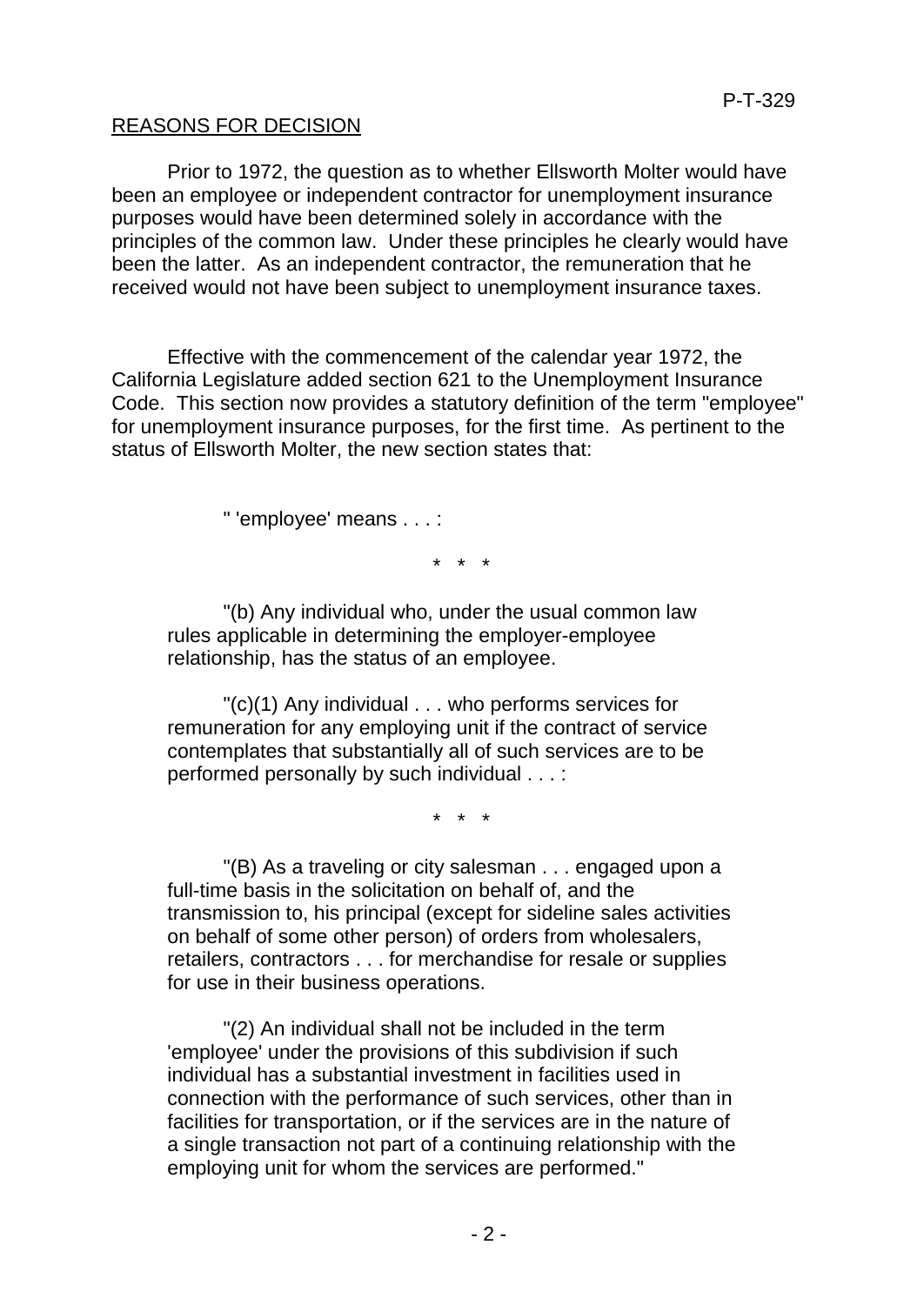It is to be noted that paragraph (b) above continues to include as an "employee" for unemployment insurance purposes any person who is an employee under the usual rules of common law. However, it then goes on in paragraph (c) to extend the meaning of the term "employee" for unemployment insurance purposes to certain additional persons who are admittedly independent contractors under common law principles. The question presented is whether Ellsworth Molter is properly includable in the group of salesmen to whom section 621(c) now extends unemployment insurance coverage.

It is quite clear that in enacting code section 621, the California Legislature had certain provisions of the Federal Internal Revenue Code particularly in mind. The year before Congress had enacted Public Law 91-373 which is known as the Employment Security Amendments of 1970. That law broadened the Federal Unemployment Tax Act (FUTA) definition of an "employee" (26 U.S. Code section 3306(i)) so as to extend federal unemployment tax coverage to exactly the same individuals to whom our Legislature extended coverage under code section 621.

In the case of the FUTA, Congress accomplished this extension of coverage by incorporating most of the Federal Insurance Contribution Act (FICA) definition of an "employee" (26 U.S. Code, 3121(d)). In the case of the Unemployment Insurance Code, the California Legislature copied the provisions of the FICA definition (with certain exceptions not relevant here) verbatim into section 621. In each case the purpose and the result were the same.

In 1969 the House of Representatives Committee on Ways and Means held hearings on proposed amendments to the FUTA. On October 2, Marvin Leffler, Chairman of the Board of the National Council of Salesmen's Organizations, Inc., appeared before the committee in support of the amendment extending the FICA definition in regard to salespersons to the FUTA. He suggested certain clarifications. (See 1969 House Ways and Means Committee Hearings on Federal Unemployment Compensation Statutes Amendments, pages 298 to 301.)

Congressional intent in enacting the FUTA definition is set forth in two committee reports, viz: House of Representatives Report No. 91-612, 91st Congress, First Session, issued on November 10, 1969 at pages 2, 8 to 10, and 39 to 40; and Senate Report No. 91-752, 91st Congress, Second Session, issued March 26, 1970, at pages 3, 9 to 10, and 43 to 44.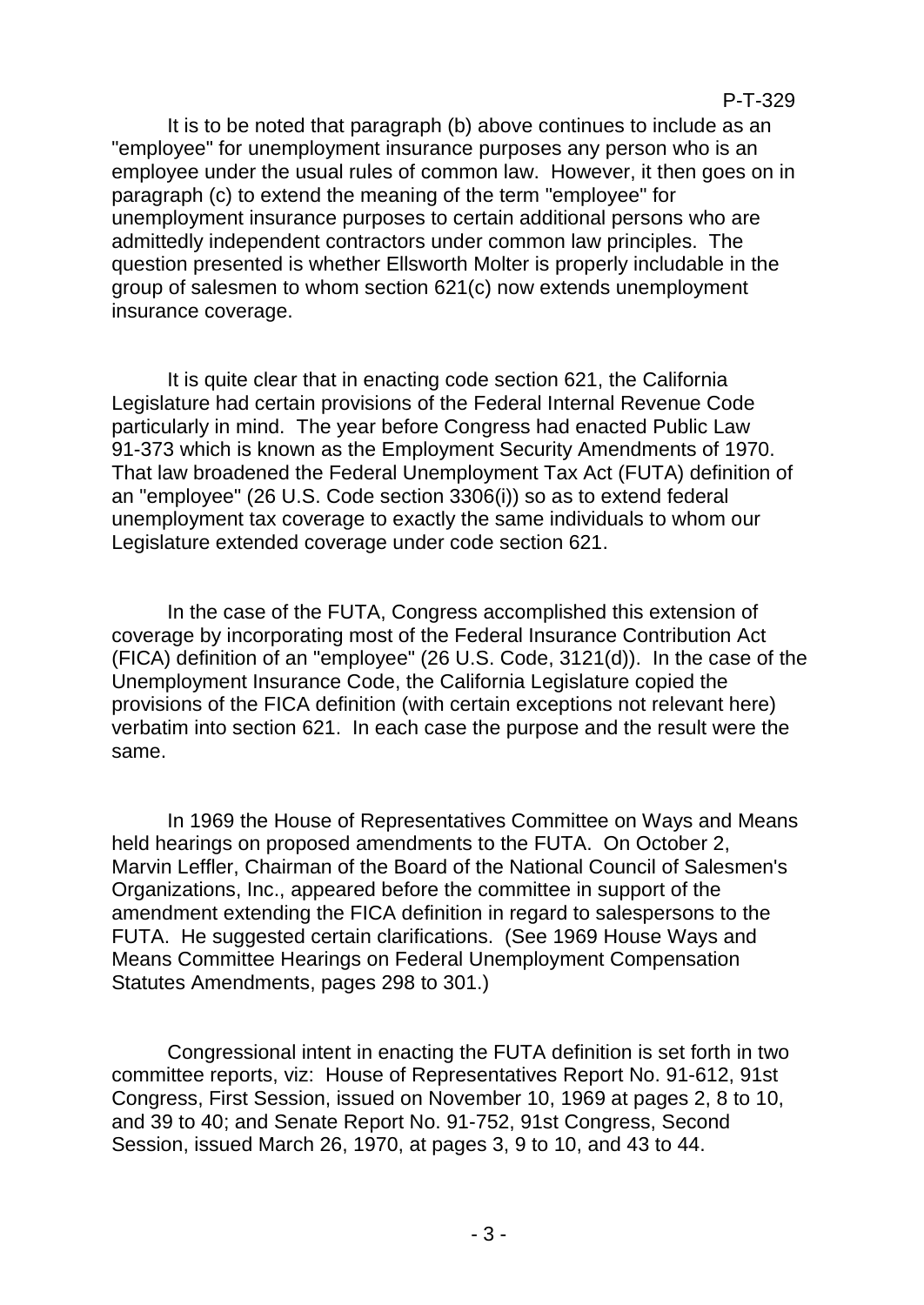Both reports make clear the intent of Congress to extend the same coverage to salesmen under the FUTA, that they had been receiving under the FICA for nearly twenty years. Thus, the legislative and administrative history of that coverage under the FICA is the foundation for a proper interpretation of FUTA section 3306(i) and of Unemployment Insurance Code section 621.

Subsection (b) of code section 621 is taken verbatim from section 3121(d)(2) of the Internal Revenue Code. That provision had its origin in the Status Quo Resolution, 62 Stat. 438, which Congress enacted in 1948. The Status Quo Resolution established the usual common law rules as the federal standard of status determination retroactively to February 10, 1939.

The portion of subsection (c) of code section 621 pertaining to traveling and city salespersons is taken verbatim from a like portion of section 3121(d)(3) of the Internal Revenue Code. This provision had its origin in section 205(a) of the Social Security Act Amendments of 1950, 64 Stat. 536. This provision was applicable only to the FICA until 1972, when its application was extended to the FUTA as well by the Employment Security Amendments of 1970, 84 Stat. 696.

On February 27, 1948, when the Status Quo Resolution was being debated in the House of Representatives, Congressman Price of Illinois called attention to the fact that "there are many different arrangements between salesmen and the organizations for which they sell." He pointed out that many salesmen who were regular employees would be covered by the resolution, and that there were other salesmen who were truly independent contractors who would not be. Then he said that ". . . In between there is every gradation of dependence and independence. . . . There is no single clear-cut test that determines which are sheep and which are goats." (Congressional Record, Volume 94, part 3, page 1906, columns 1 and 2)

Following the passage of the Status Quo Resolution, Congress proceeded to hold hearings in regard to its effect on certain occupations such as salespersons. The House Ways and Means Committee and the Senate Finance Committee both heard from interested witnesses. (See 1949 Ways and Means Committee Hearings on Social Security Act Amendments, pages 1643 to 1652, 2204 to 2208, and 2393 to 2405; and 1950 Senate Finance Committee Hearings on Social Security Revision, pages 6, 840 to 841, 1405, 1708 to 1722, and 1734) Differing versions affecting salesmen passed each house. The present provision of law was worked out in conference.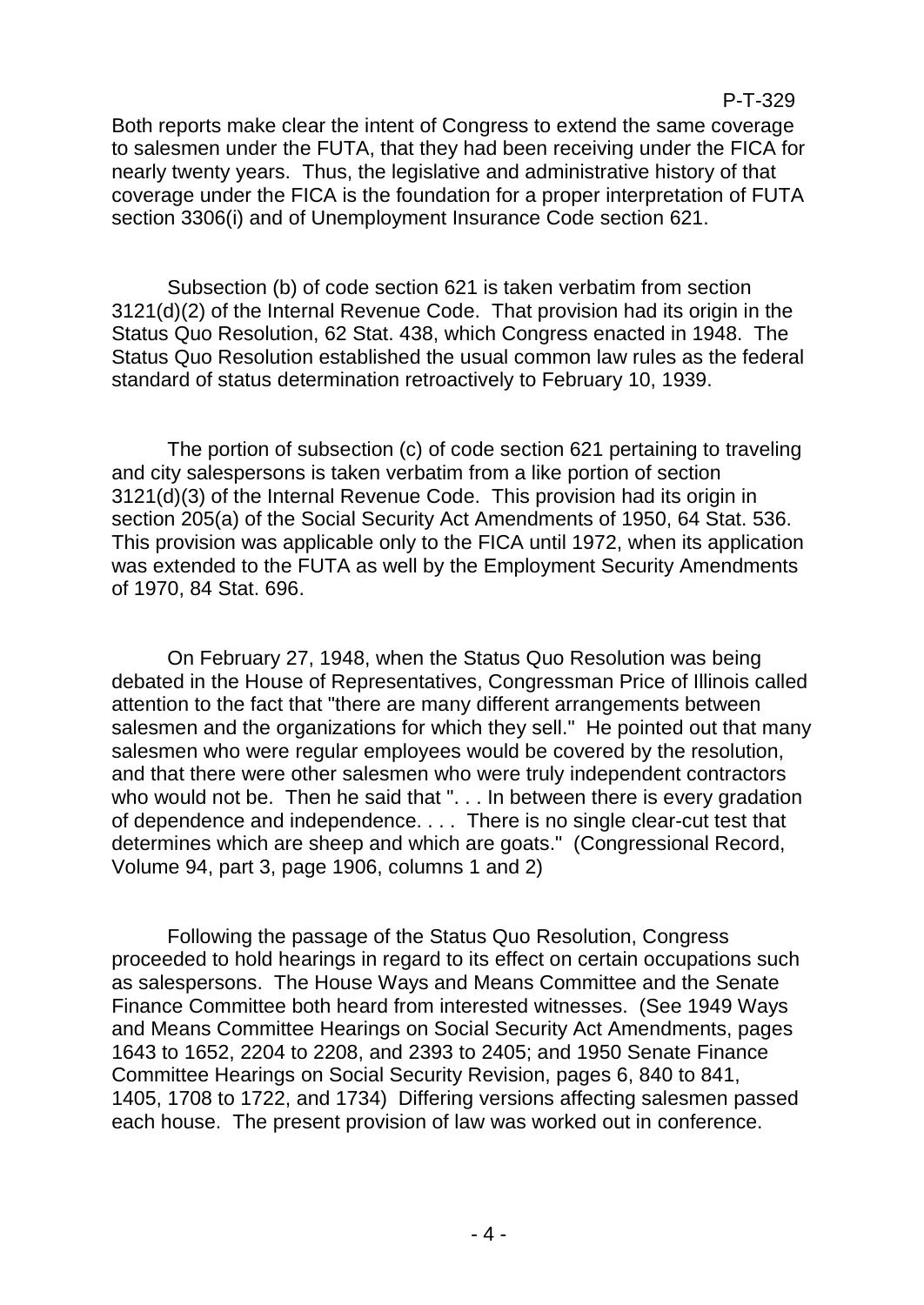P-T-329

This reflection of Congressional intent became the foundation for the promulgation of Regulations 127 by the United States Treasury Department on December 11, 1951. The provisions of those regulations pertaining to salespersons first appeared in various portions of section 408.204(d) of Regulations 127, as published in 16 Federal Register, pages 12460 and 12461. Currently, these regulations are to be found in Title 26, Code of Federal Regulations, section 31.3121(d)-1(d).

The most detailed administrative interpretations of the FICA provisions pertaining to traveling and city salesmen are to be found in two Internal Revenue Rulings. They are Employment Tax Mimeograph Coll. No. 6583, 1951-3 Int. Rev. Bul. 5, 1951-1 Cum. Bul. 97, issued on December 28, 1950; and Revenue Ruling 55-31, 1955-3 Int. Rev. Bul. 72, 1955-1 Cum. Bul. 476, issued on December 28, 1950. Because of their importance, these two rulings are quoted and set forth in full as follows:

# "TRAVELING OR CITY SALESMEN

[§ 9434] Status after 1950 of traveling or city salesmen for federal employment tax purposes.

EmT-Mimeograph Coll. No. 6583. December 28, 1950. [Reprinted from a prior report.]

Collectors of Internal Revenue and Others Concerned:

1. The purpose of this mimeograph is to outline the changes, relating to the status of traveling or city salesmen, effected in the Federal Insurance Contributions Act (Subchapter A, Chapter 9, Internal Revenue Code) by the Social Security Act Amendments of 1950.

2. Effective with respect to services performed after 1950, Section 1426(d) of the Federal Insurance Contributions Act is amended to read, in part, as follows: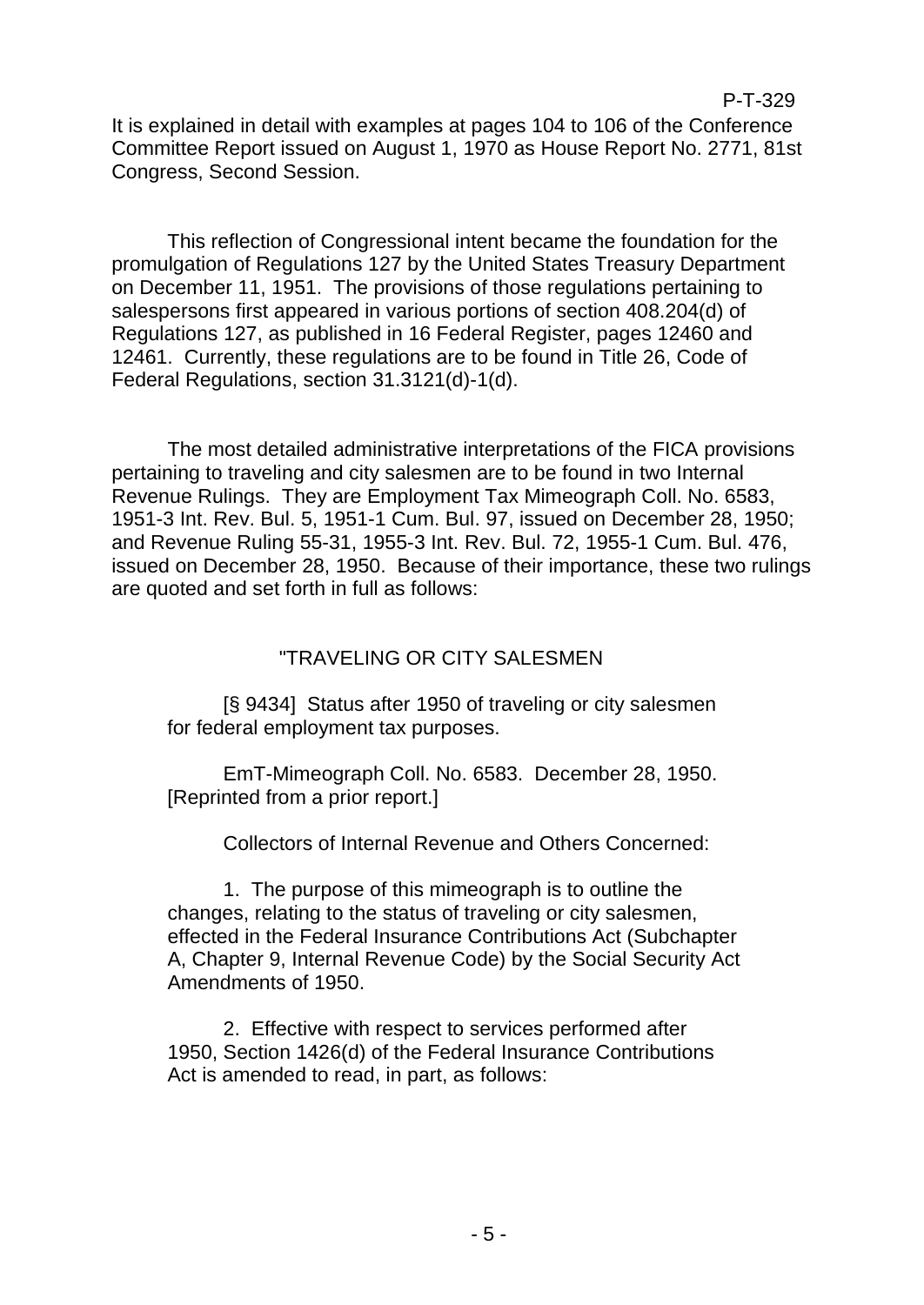'EMPLOYEE.--The term "employee" means--

\* \* \*

'(2) any individual who, under the usual common law rules applicable in determining the employer-employee relationship, has the status of an employee; or

'(3) any individual \* \* \* who performs services for remuneration for any person--

\* \* \*

'(D) as a traveling or city salesman, other than as an agent-driver or commission-driver, engaged upon a full-time basis in the solicitation on behalf of, and the transmission to, his principal (except for side-line sales activities on behalf of some other person) of orders from wholesalers, retailers, contractors, or operators of hotels, restaurants, or other similar establishments for merchandise for resale or supplies for use in their business operations;

if the contract of service contemplates that substantially all of such services are to be performed personally by such individual; except that an individual shall not be included in the term "employee" under the provisions of this paragraph if such individual has a substantial investment in facilities used in connection with the performance of such services (other than in facilities for transportation), or if the services are in the nature of a single transaction not part of a continuing relationship with the person for whom the services are performed.'

3. To determine the status of a traveling or city salesman with respect to services performed after December 31, 1950, it will first be ascertained whether the individual, under the usual common law rules applicable in determining the employer-employee relationship, has the status of an employee. If such is found to be the case, the individual will be an employee for purposes of the taxes imposed by the Federal Insurance Contributions Act, for purposes of the tax imposed by the Federal Unemployment Tax Act, and also for purposes of collection of income tax at source on wages.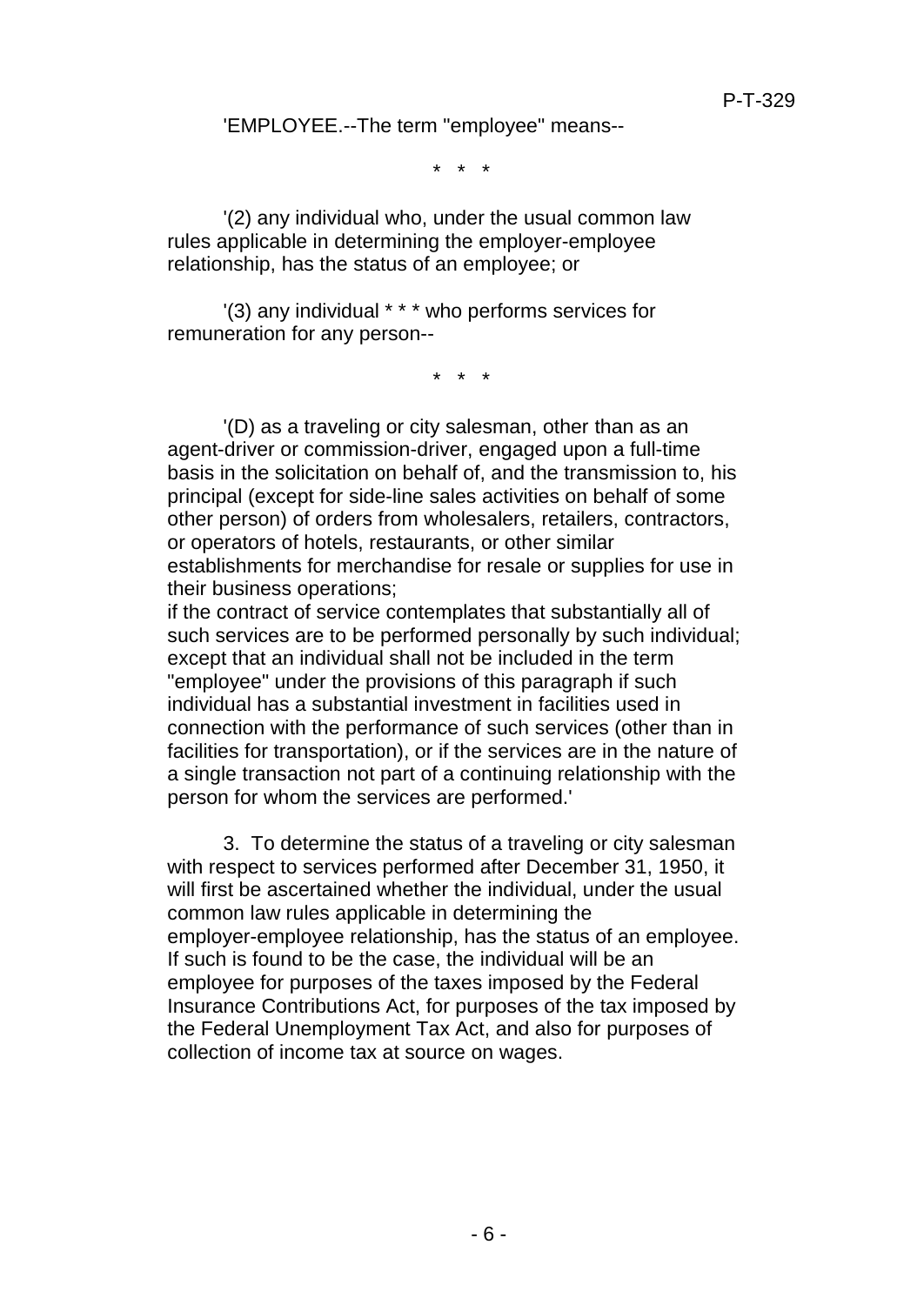4. If, under the usual common law rules applicable in determining the employer-employee relationship, a traveling or city salesman is determined not to be an employee, then the statutory test provided in Section 1426(d)(3)(D) of the Federal Insurance Contributions Act (quoted above in paragraph 2) will be applicable in determining whether such salesman is an employee for purposes of that Act. In the event the salesman is found, by the application of such statutory test, to be an employee, then he will be so considered only for purposes of the Federal Insurance Contributions Act.

5. A traveling or city salesman found to be an employee by the application of the statutory test provided in Section 1426(d)(3)(D) will not be considered to have the status of an employee for purposes of the tax imposed by the Federal Unemployment Tax Act or for purposes of collection of income tax at source on wages inasmuch as such statutory test was not made applicable for the two latter purposes by the Social Security Act Amendments of 1950. Determinations relative to the status of traveling or city salesmen for purposes of the tax imposed by the Federal Unemployment Tax Act and for purposes of collection of income tax at source on wages will continue to be based on the application solely of the usual common law rules.

6. An individual who performs services after 1950 as a traveling or city salesman, other than as an agent-driver or commission-driver, and who is not an employee under the usual common law rules, will be considered an employee of his principal (for purposes of the Federal Insurance Contributions Act only) if all of the following conditions exist:

(a) if his services are performed on a full-time basis for his principal, except for side-line sales activities performed on behalf of some other person;

(b) if his services consist of soliciting orders on behalf of, and transmitting such orders to, his principal;

(c) if the customers solicited by him are wholesalers, retailers, contractors, or operators of hotels, restaurants, or other similar establishments;

(d) if the orders solicited by him from such customers are for merchandise for resale or for supplies for use in the business operations of the customers;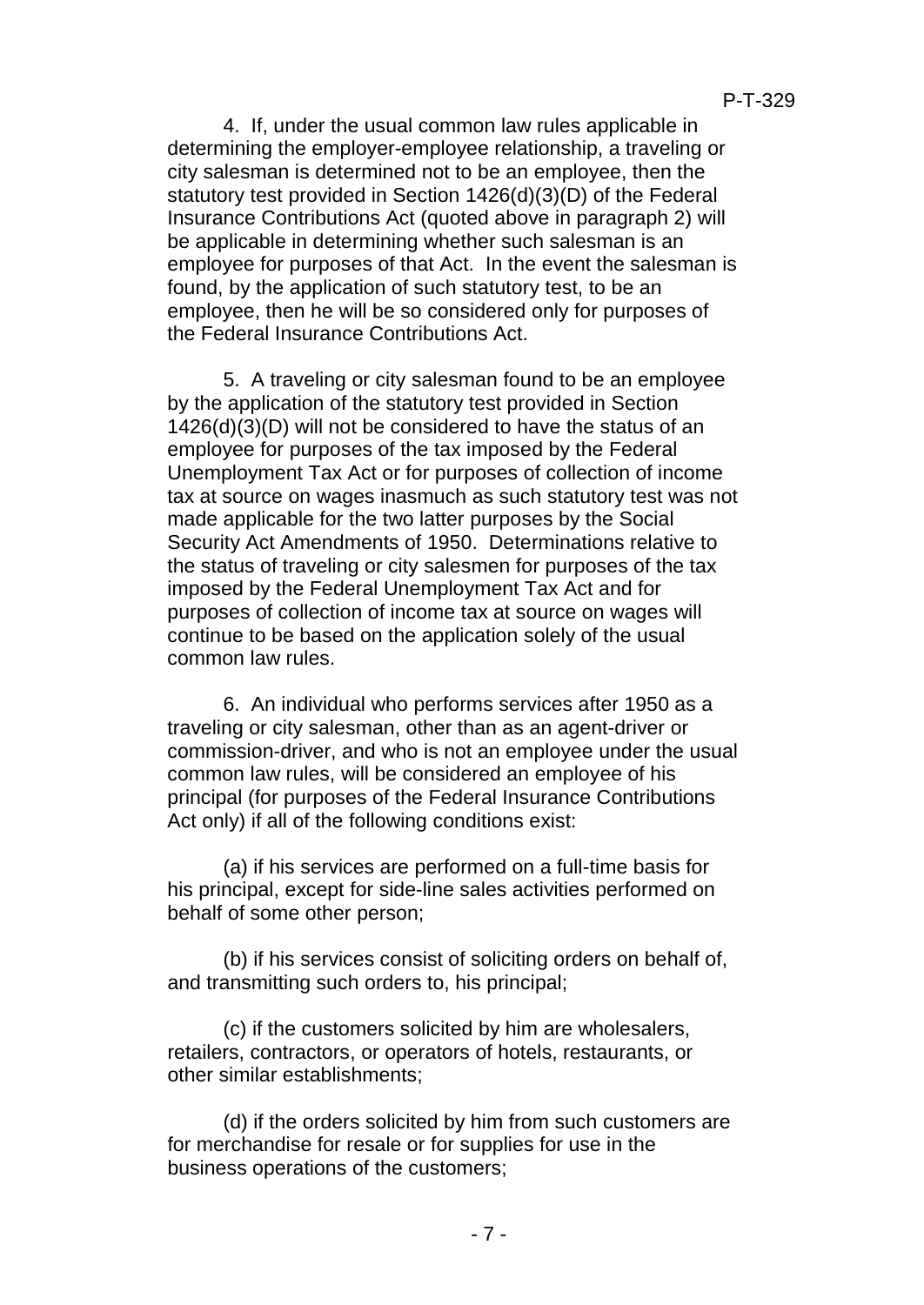(e) if the arrangement under which he agrees to perform such services contemplates that substantially all of the services are to be performed by him personally;

(f) if he has no substantial investment in facilities used in connection with the performance of the services, other than in facilities for transportation; and

(g) if his services are part of a continuing relationship with his principal and not in the nature of a single transaction.

7. The following examples, in each of which it has been established from facts not stated herein that the salesman is not an employee under the usual common law rules, illustrate the application of the foregoing tests:

Example 1. Salesman A's principal business activity is the solicitation of orders from retail pharmacies on a continuing full-time basis on behalf of the X wholesale drug company. A does, however, occasionally solicit orders for drugs on behalf of the Y and Z companies. A's contract of service with the X company contempates [sic] that substantially all of the services to which the arrangement relates are to be performed by him personally and he has no investment in facilities other than in an automobile. A meets all the conditions set forth in Tests (a) to (g), inclusive, and is, therefore, an employee of the X company for purposes of the Federal Insurance Contributions Act, as amended, with respect to services performed after 1950. A is not an employee of either the Y or Z company.

Example 2. Salesman B's principal business activity is the solicitation of orders from retail hardware stores on behalf of the R tool company and the S cooking utensil company. B regularly solicits orders on behalf of both companies. B does not meet Test (a) since he is not performing services on a full-time basis primarily for any one principal and, consequently, he is not an employee of either the R or S company for purposes of the Act, as amended.

Example 3. Salesman C's principal business activity is the house-to-house solicitation of orders on behalf of the T company. C occasionally solicits orders on behalf of the same company from retail stores and restaurants. C does not meet Test (c) since he is primarily engaged in soliciting orders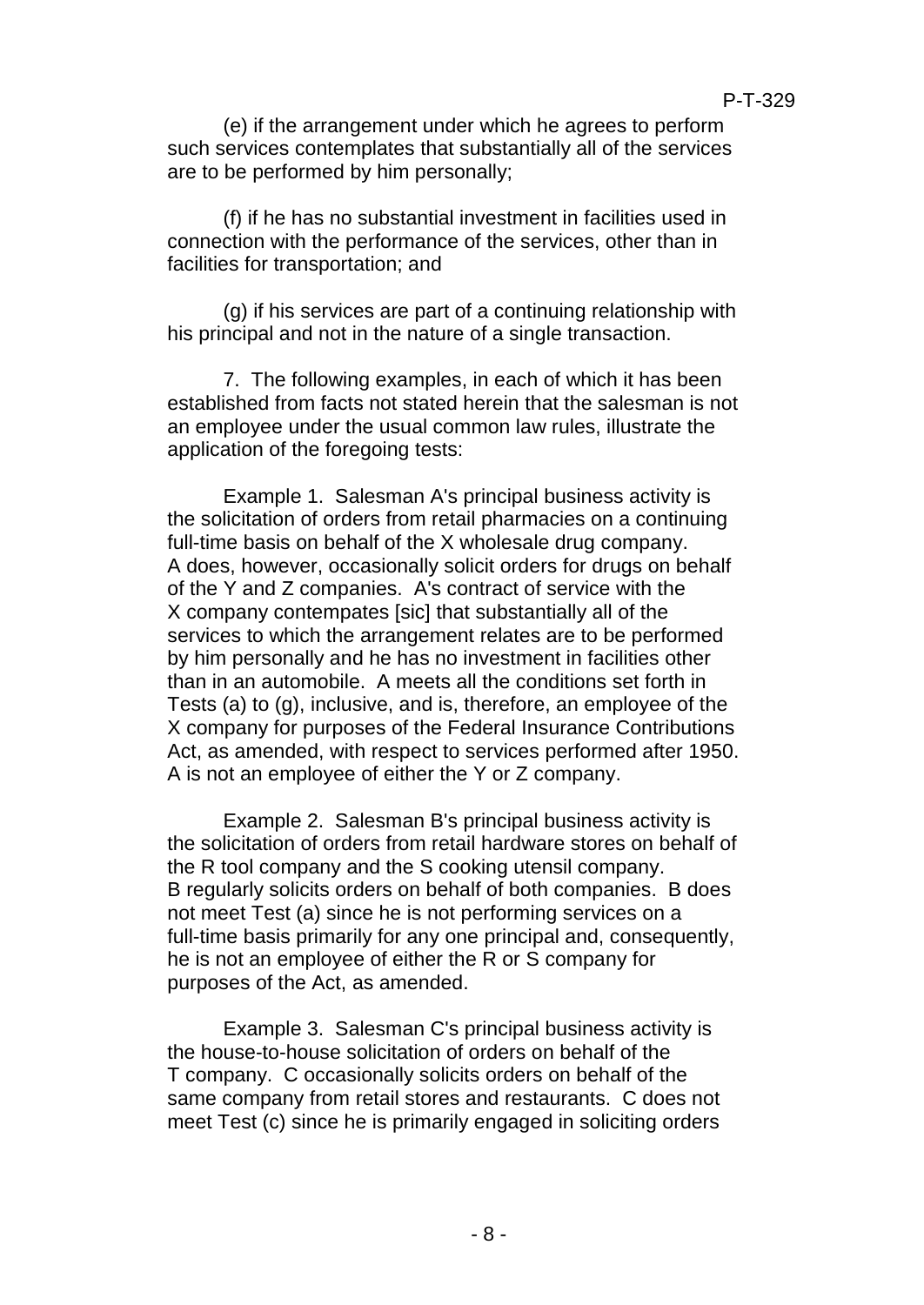on a full-time basis from householders rather than from wholesalers, retailers, et al., and he is not, therefore, an employee of the T company for purposes of the Act, as amended.

8. The Social Security Act Amendments of 1950 amend Chapter 1 of the Internal Revenue Code by the addition of Subchapter E, Tax on Self-Employment Income, which imposes a tax on the self-employment income of every individual for each taxable year beginning after December 31, 1950. Thus, it may be stated generally if a traveling or city salesman is not an employee for purposes of the Federal Insurance Contributions Act, as amended, the provisions of Subchapter E, Chapter 1, of the Code (Tax on Self-Employment Income) will be considered to be applicable. Determinations whether tax liability is incurred in particular cases under Subchapter E, Chapter 1, of the Code should be made with due regard to the applicable income tax provisions of the Code since an individual's status as a self-employed individual is initially dependent upon whether he is engaged in a trade or business. Doubtful cases should be submitted to the Bureau for specific rulings.

9. The provisions of this mimeograph are not to be used in determining the status of full-time life insurance salesmen with respect to which Section 1426(d)(3)(B) of the Federal Insurance Contributions Act, as amended by the Social Security Act Amendments of 1950, is applicable. See EmT-Mimeograph Coll. No. 6571 [Fed. § 9432, ante].

10, Correspondence relating to this mimeograph should refer to the number thereof and the symbols EmT:RR."

"TRAVELING OR CITY SALESMEN

[§9635] Status of traveling or city salesmen for federal employment tax purposes.

Rev.Rul. 55-31, I. R. B. 1955-3, 72.

See Fed. § 5554.

1. Mimeograph 6583 [Fed. § 9434], C. B. 1951-1, 97, in part, outlines the general application of the provisions of the Federal Insurance Contributions Act (subchapter A, chapter 9, of the Internal Revenue Code of 1939) in the cases of traveling or city salesmen.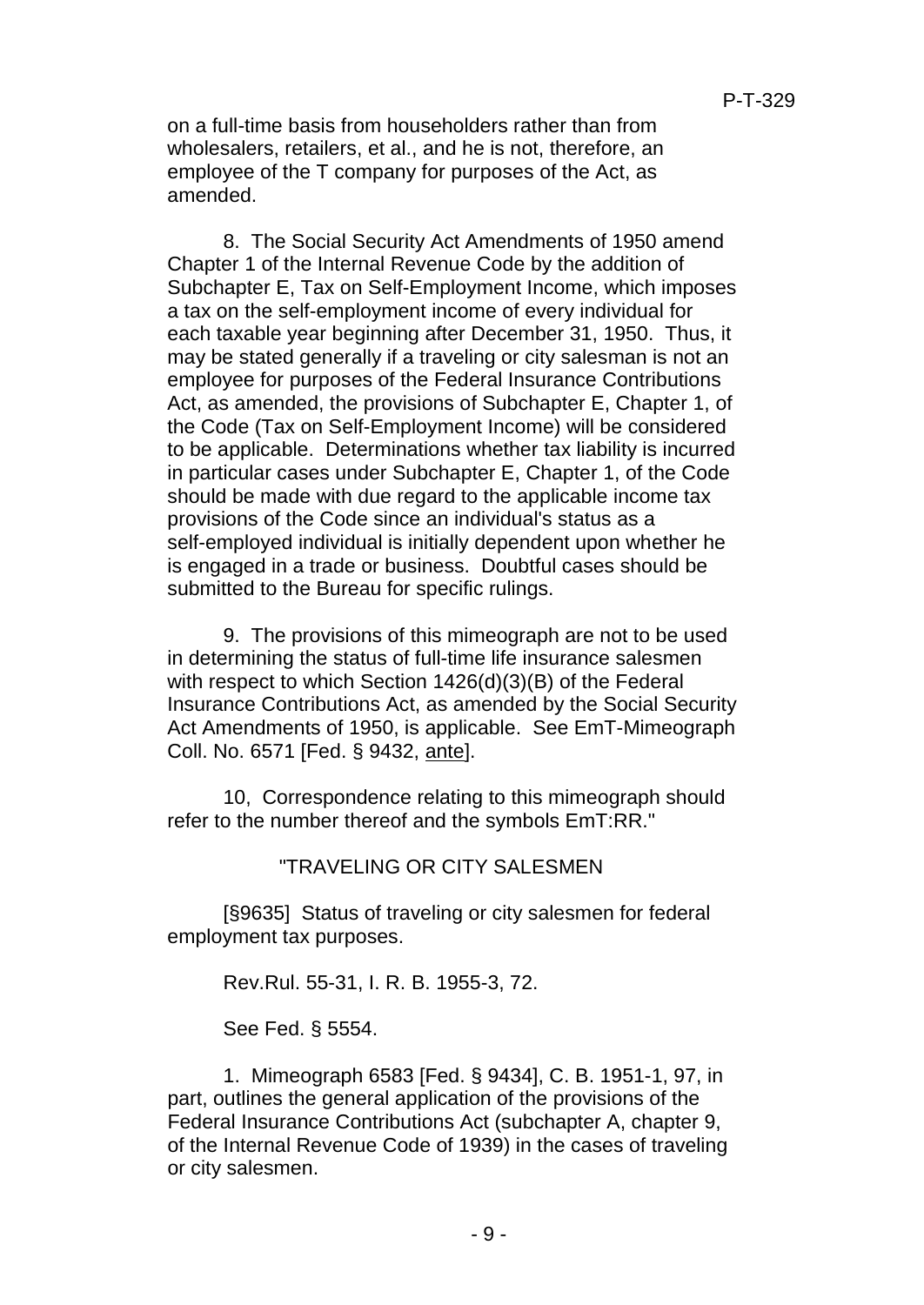2. Paragraph 6 of Mimeograph 6583 sets forth the conditions under which a traveling or city salesman (other than an agent-driver or commission driver) who is not an employee under the usual common-law rules, is considered an employee under section 1426(d)(3)(D) of the Act, with respect to services performed after 1950.

3. The purpose of this Revenue Ruling is to supplement paragraph 6 of the Mimeograph by providing a definition or general interpretation of certain terms appearing therein, and by giving examples of factual situations for purposes of section 1426(d)(3)(D) of the Act:

(a) Full-time basis.--A traveling or city salesman whose entire or principal business activity is the solicitation of orders primarily for one principal from wholesalers, retailers, contractors, or operators of hotels, restaurants, or other similar establishments for merchandise for resale or supplies for use in their business operations. Generally, a traveling or city salesman will be presumed to meet the 'principal business activity' test in any calendar quarter in which he devotes 80 percent or more of his working time and attention to the solicitation of orders for one principal from wholesalers and/or the other customers specified for merchandise for resale or supplies of the requisite character.

(b) Wholesalers.--Those who buy merchandise or commodities in comparatively large quantities and sell such merchandise or commodities to jobbers, retailers, etc., as distinguished from the ultimate consumers, in smaller quantities for the purpose of resale. Wholesalers do not process the merchandise in any way that would cause it to lose its identity. It is the character of their selling, not their buying, which characterizes these as wholesalers.

(c) Retailers.--Those who sell merchandise or commodities to the ultimate consumers, usually in small parcels or quantities. For purposes of this definition, a merchant will not lose his classification as a retailer merely because he may perform a service function, or a processing or manufacturing operation, with respect to the merchandise or commodity which he sells. The distinguishing feature of a retailer is the fact that he sells to the ultimate consumers.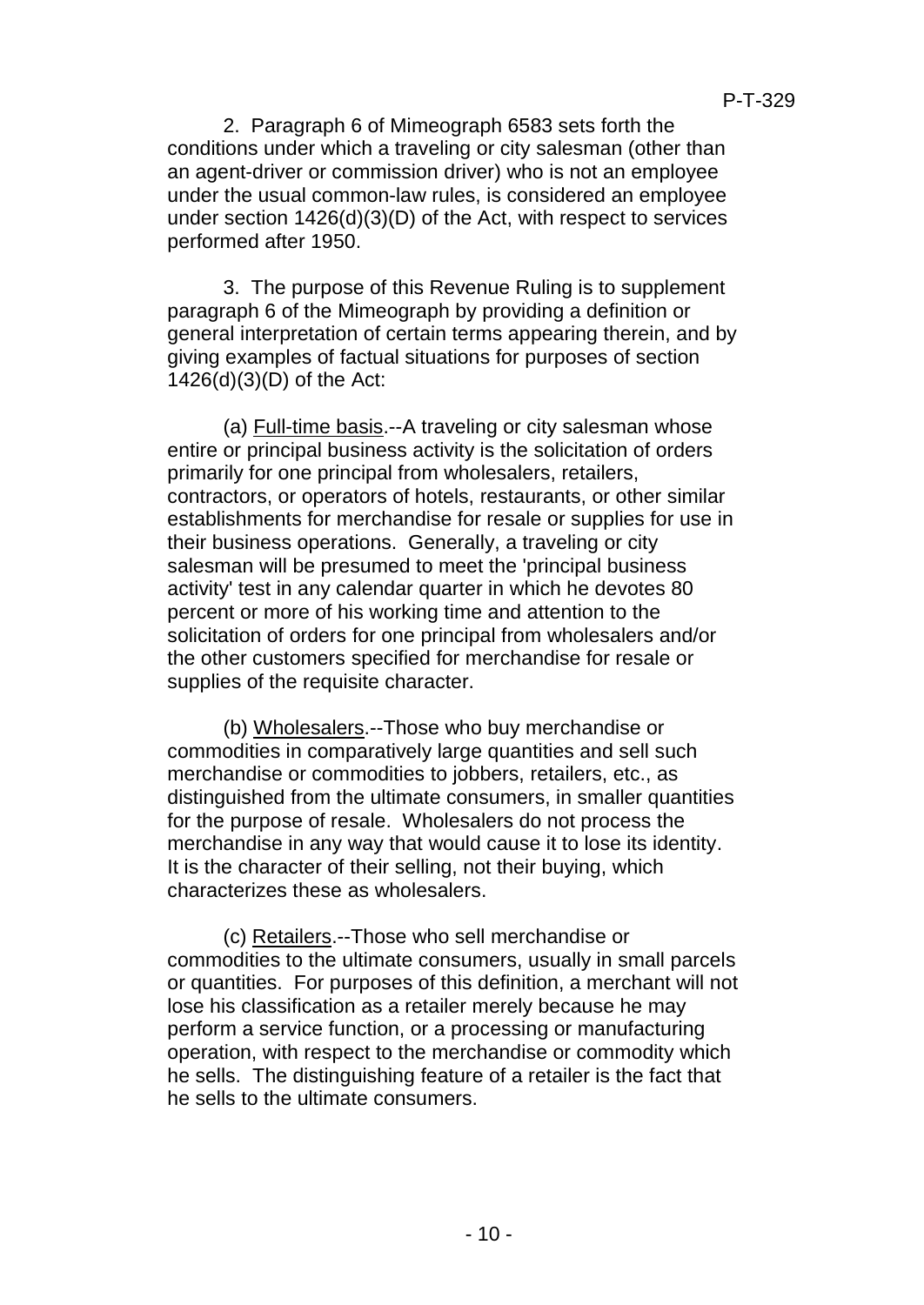(d) Contractors.--Those who, for a fixed price, undertake the performance of work on an independent basis usually on a large scale, whether for the public, a company, or an individual, such as, construction contractors and certain service organizations. These include, among others, electrical, plumbing, painting, building, highway, window washing, wall cleaning and delivery service contractors.

(e) Operators of hotels, restaurants or other similar establishments.--The phrase 'other similar establishments' refers solely to establishments similar to hotels and restaurants and usually is limited to establishments whose primary function is the furnishing of food and/or lodging.

(f) Merchandise for resale.--Goods, wares, and commodities, which ordinarily are the objects of trade and commerce, whether at wholesale or retail, and which are purchased for the purpose of selling to others in substantially the same form as acquired. This term includes tangible materials which do not lose their identity between the time of purchase and the time of sale while in the hands of the vendor.

(g) Supplies for use in the customer's business operations.--Means principally articles consumed in conducting or promoting the customers' businesses. Generally the term 'supplies' includes all tangible items which are not 'merchandise for resale' or capital items. Services, such as radio time, advertising space, etc., are intangible items and not within the definition. However, calendars, advertising novelties, etc., used by the advertiser in his business constitute 'supplies.'

4. The following types of customers usually are not included in those designated in section 1426(d)(3)(D) of the Act: manufacturers, schools, hospitals, churches, and institutions, municipalities and State and Federal governments. However, an entity which is not included in the type of customers specifically designated may, through a unit of its organization, carry on a clearly identifiable and separate business which is in the included category. For example, where an entity, such as a college, university or other school, is engaged principally in activities not in connection with retail distribution of commodities, but through a unit of its organization, such as a bookstore, carries on a clearly identifiable and separate business, such separate unit, as such, is a 'retailer' within the meaning of section 1426(d)(3)(D), supra.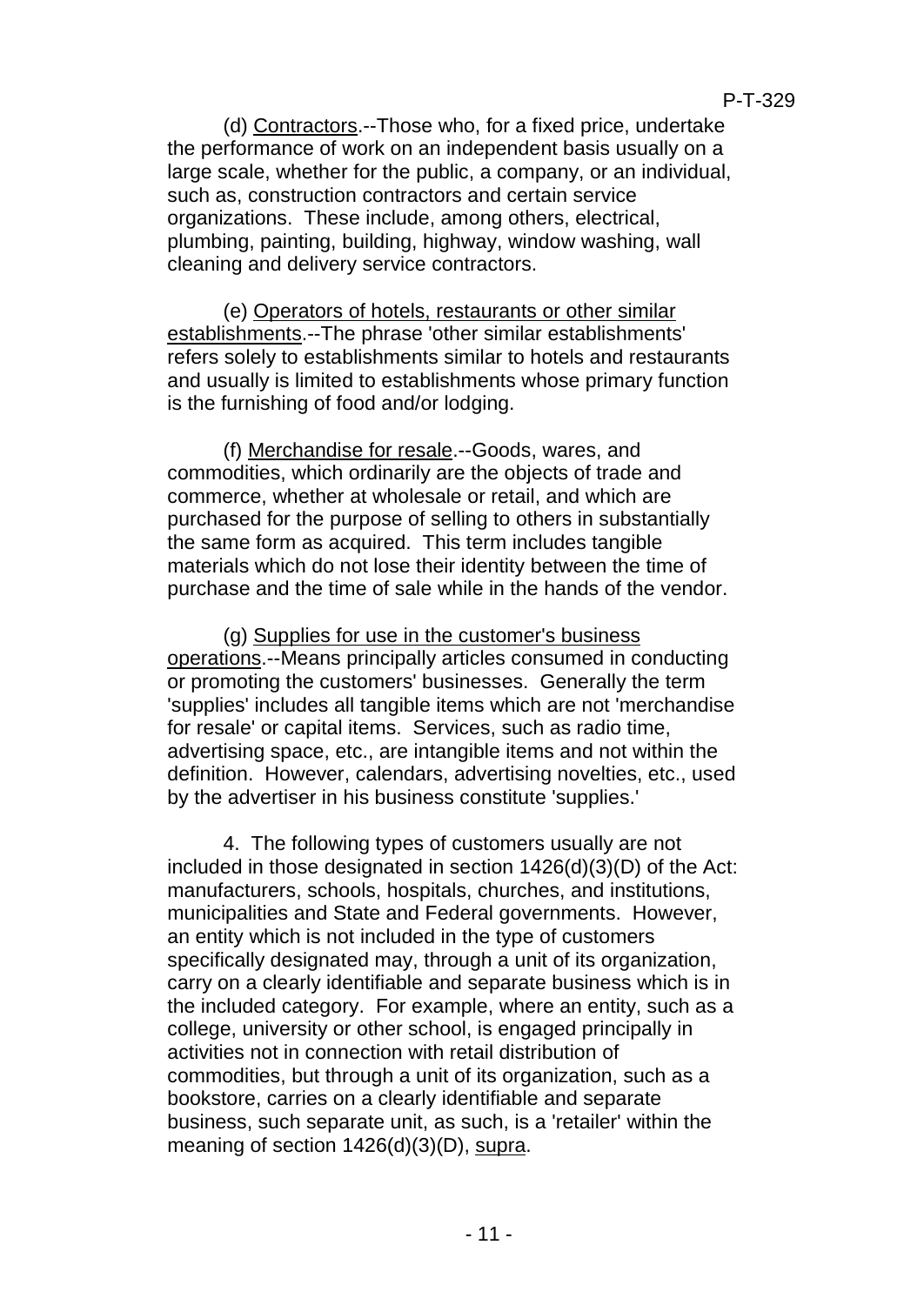5. The following examples, in each of which it has been established that the salesman is not an 'employee' under the usual common law rules, illustrate the application of the above terms in determining the status of traveling or city salesmen under the statutory test provided in section 1426(d)(3)(D) of the Act. (In each such case the salesman solicits orders regularly and exclusively for one principal, transmits the orders to such principal, operates under an arrangement whereby substantially all of the services are performed by him personally, and has no substantial investment in facilities (other than transportation facilities) used in the performance of his services.)

Example 1. The salesman performs sales services for a company engaged in publishing catalogs and plans for home designs. He solicits orders for the catalogs exclusively from lumber dealers. The catalogs are purchased by the lumber dealers either for resale purposes or for free distribution to their customers. The lumber dealers are 'wholesalers' or 'retailers' within the meaning of those terms as used in section 1426(d)(3)(D) of the Act. The catalogs for resale constitute 'merchandise for resale' and those purchased for free distribution constitute 'supplies for use in the customers' business operations.' The salesman meets the statutory test provided in such section 1426(d)(3)(D) and is an employee of the company for purposes of the taxes imposed by the Act.

Example 2. The employer is a wholesale distributor of automotive parts and rubberseal compound to be inserted in automobile or truck tire tubes. The salesman spends all of his working time in soliciting orders for the distributor's products from retail automobile dealers, operators of gasoline service stations and repair shops, and automobile fleet owners. Some of the dealers have shops at which only ordinary repair work incident to the sale of automobiles is performed. The operators of the other repair shops are engaged primarily in repairing automobiles and tires and sell no automotive parts other than those installed by them and no rubberseal compound except that inserted in their customers' tire tubes.

The automotive parts and rubberseal compound constitute 'merchandise for resale' or 'supplies for use in the customers' business operations' within the meaning of section  $1426(d)(3)(D)$  of the Act. The operators of gasoline service stations and the retail automobile dealers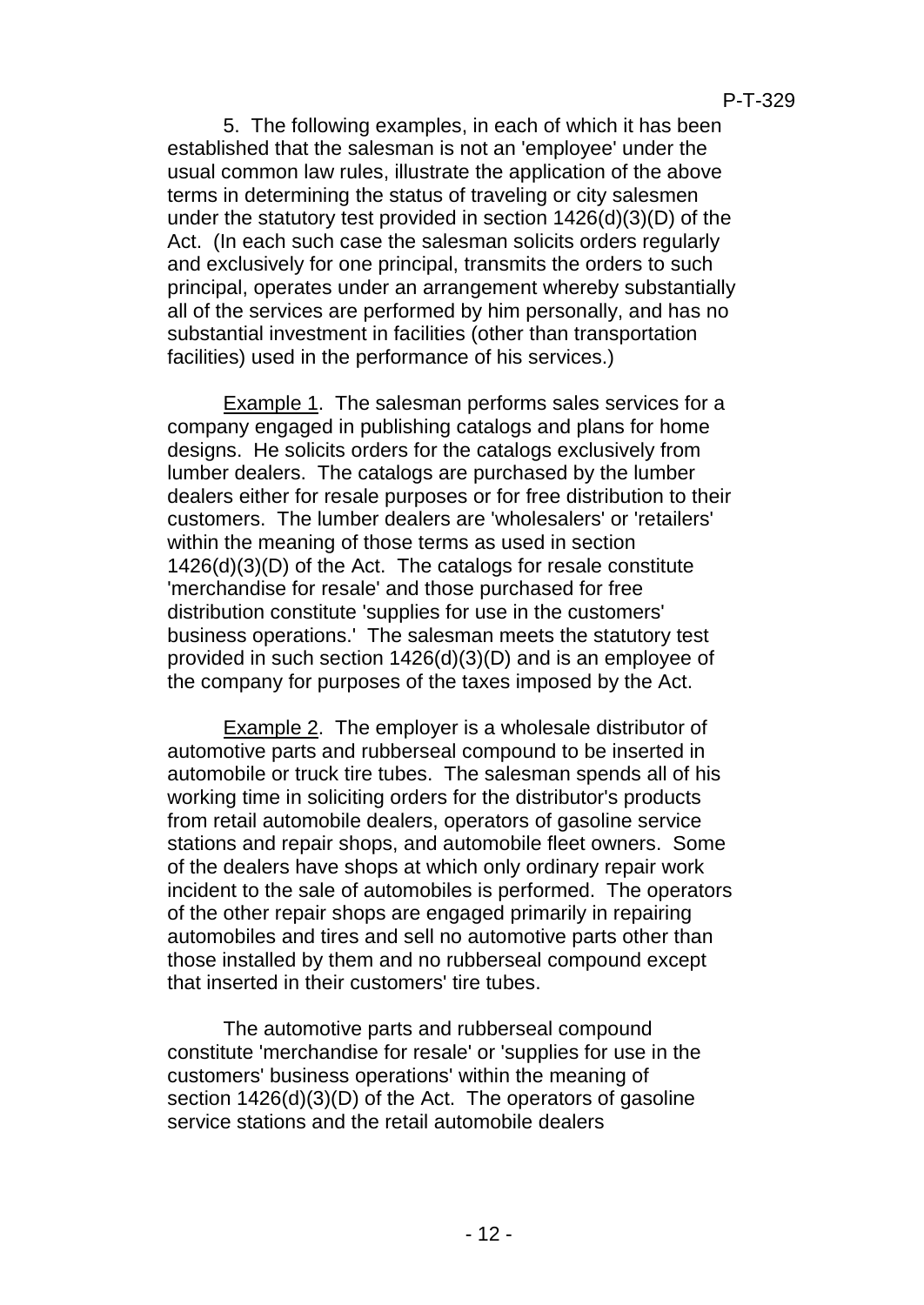(including dealers who in conjunction with their salesrooms operate repair shops at which only ordinary repair work incident to the sale of automobiles is performed) are 'retailers' within the meaning of such section. The operator of an automotive repair shop or garage who conducts a retail unit separate from his regular business, or separately identified, likewise is with respect to such unit a 'retailer.' However, generally the operator of a repair shop or garage who has no such unit is not a 'retailer' or other customer of the type specified in section 1426(d)(3)(D). The automobile or truck fleet owners who operate delivery service businesses and contract with merchants to deliver packages or the owners of trucks used in fulfilling hauling contracts are 'contractors' within the meaning of section 1426(d)(3)(D). However, the owner of a fleet of taxicabs or limousines used for transporting passengers or the owner of automobiles or trucks rented for driving by the renters thereof is not deemed to be a 'contractor.'

Inasmuch as the salesman solicits orders from some customers who are not retailers, contractors or others of the types specified in section 1426(d)(3)(D), it is clear that his 'entire business activity' is not the solicitation of orders from the requisite types of customers. Then it is necessary to determine whether his 'principal business activity' is the solicitation of orders for one principal from the requisite types of customers. The salesman estimates that he devotes 80 percent of his working time to soliciting orders for the distributor from the requisite types of customers in each calendar quarter and that these activities are the principal source of his income. It is concluded that the salesman meets the statutory test provided in section 1426(d)(3)(D), supra, and is an employee of the distributor for purposes of the taxes imposed by the Act.

Example 3. The salesman performs sales services for a company which is engaged in the sale of new and used trucks and trailers. He solicits orders exclusively from trucking firms who purchase the vehicles for use in fulfilling hauling contracts. Although the trucking firms are 'contractors' within the meaning of section 1426(d)(3)(D) of the Act, the trucks and trailers purchased by them are capital investments of the customers and are not 'merchandise for resale' or 'supplies for use in the customers' business operations.' Accordingly, the salesman does not meet all the requirements of the statutory test contemplated by section 1426 (d)(3)(D), supra, and is not an employee of the company for purposes of the Act.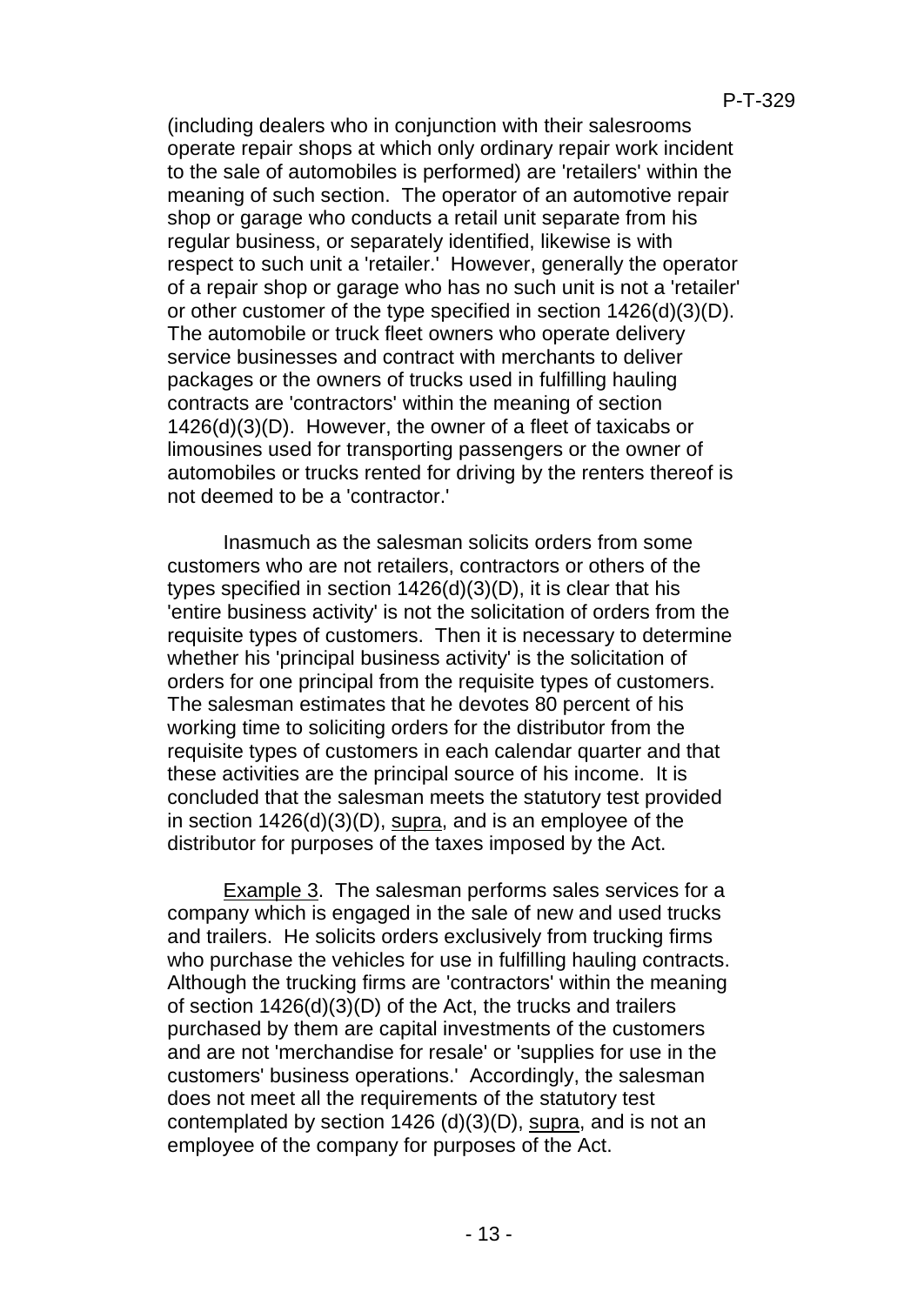Example 4. The salesman solicits orders on behalf of a company which is engaged in the manufacture of novelty jewelry. The orders for such jewelry are solicited from college bookstores, jewelry stores, newsstands, drug stores, curio shops, automobile dealers, and military supply stores, including Army and Air Force post exchanges and Navy ship service stores. The products are purchased for resale by all of the customers other than the automobile dealers. Those purchased by the automobile dealers are for free distribution to their customers for advertising purposes. The college bookstores, as separate units of the college, are 'retailers' within the meaning of section 1426(d)(3)(D) of the Act. The military supply stores, including Army and Air Force post exchanges and Navy ship service stores, and the operators of jewelry stores, newsstands, drug stores, curio shops and automobile dealers also are 'retailers' within the meaning of such section. The novelty jewelry purchased for resale constitutes 'merchandise for resale' and that purchased for free distribution constitutes 'supplies for use in the customers' business operations' within the meaning of section 1426(d)(3)(D), supra. Since the salesman's entire business activity is the solicitation of orders for one principal for the requisite types of items from customers specified in section 1426(d)(3)(D) and he meets other conditions in such section, he is an employee for purposes of the Act.

Example 5. The salesman performs sales services for a company which is in the business of selling and servicing sound and projection equipment. He calls principally on schools to interest them in better teaching methods by the use of audio-visual equipment and to sell such equipment. He also solicits orders from churches. Since he solicits orders principally or exclusively from schools and churches which, as such, are not the types of customers designated in section 1426(d)(3)(D) of the Act, he is not an employee of the company for purposes of the taxes imposed by the Act.

Example 6. The salesman performs sales services for a firm which is engaged in selling advertising on menus, folders, etc. He solicits orders for the advertising from wholesalers, retailers, contractors, and operators of restaurants, hotels, motels and similar establishments. The solicitation of orders for advertising for inclusion on menus, folders, etc., which are not made available to the advertiser involved, but are furnished to other customers of the salesman or his principal for use or distribution, does not constitute the solicitation of orders of the type contemplated by section 1426(d)(3)(D) of the Act.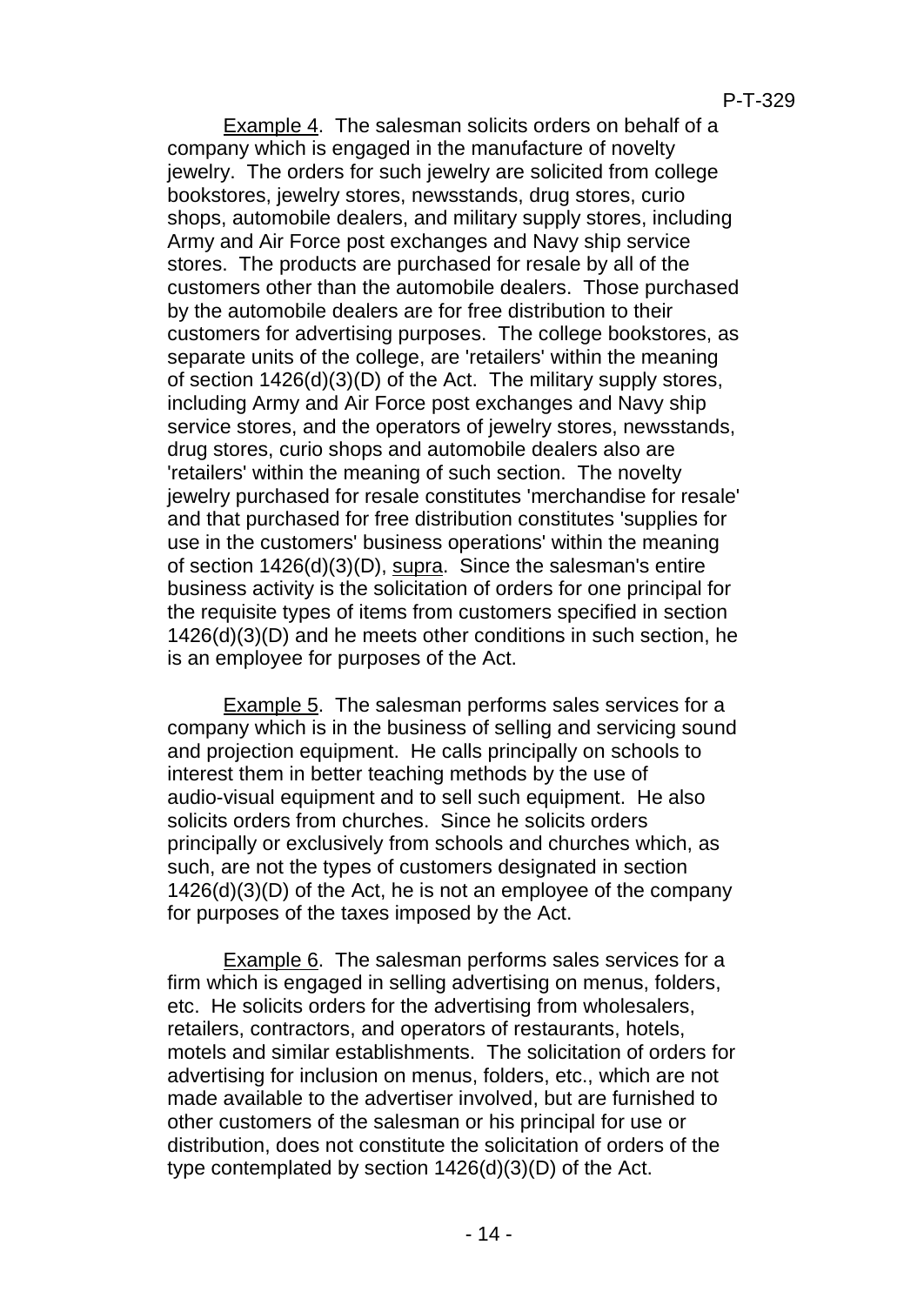However, the solicitation or orders for advertising on menus, folders, or advertising specialities from wholesalers, retailers, contractors, or from operators of hotels, motels, restaurants or other similar establishments, which are used by such customers for use in their business operations (including good will novelties distributed by or on behalf of the advertiser) constitute the solicitation of orders for 'supplies for use in the customers' business operations.'

Although all of the customers are of the types specified in section  $1426(d)(3)(D)$  of the Act, none of the orders are for 'merchandise for resale' by the customers from whom such orders are solicited and only part of the orders are for 'supplies for use in the customers' business operations.' The salesman estimates that he devotes 60 percent of his time during each calendar quarter to soliciting orders for the firm from customers for advertising for inclusion on menus, folders, etc., which are not made available to the advertiser involved and, therefore, are not 'supplies for use in the customers' business operations.' It is concluded that the salesman does not meet all the requirements of the statutory test contemplated by section 1426(d)(3)(D), supra, and is not an employee of the firm for purposes of the taxes imposed by the Act."

(Rulings set forth above are reproduced with permission from UNEMPLOYMENT INSURANCE REPORTS, Published and copyrighted by Commerce Clearing House, Inc., Chicago, Illinois 60646.)

Effective July 8, 1972 the Director adopted sections 621(b)-1 and 621(c)-1, Title 22, California Administrative Code, to implement section 621 of the Unemployment Insurance Code. It should be noted that these provisions are practically verbatim with certain portions of Title 26, Code of Federal Regulations, section 31.3121(d)-1. This again emphasizes the link between the two federal laws and section 621 of the Unemployment Insurance Code.

We quote from page 3 of Senate Report No. 91-752 which accompanied the Employment Security Amendments of 1970. This report is also to be found republished in West's U. S. Code Congressional and Administrative News, 91st Congress, 2nd Session, page 3608, in part, as follows: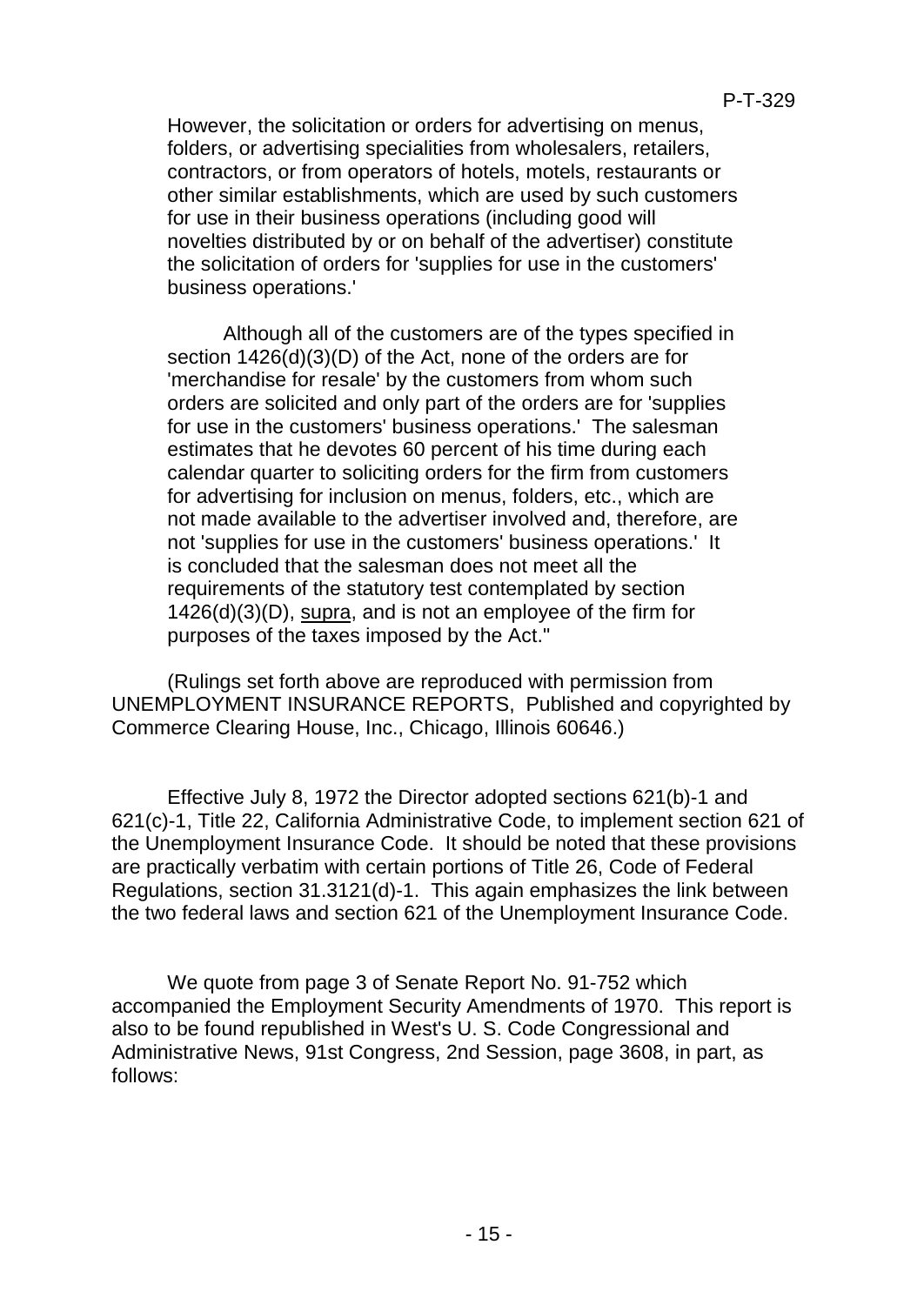#### "III. SUMMARY OF THE PRINCIPAL FEATURES OF THE BILL

## "A. Changes in Coverage

"Approximately 58.0 million jobs are now protected by the unemployment compensation system, including those covered under State laws and those covered under Federal programs (i.e., Federal employees, members of the Armed Forces, and railroad workers). In addition, there are 16.6 million jobs which remain unprotected. Of these uncovered jobs, the committee bill would extend coverage to up to 4.4 million.

"The workers affected by the proposed changes in the unemployment compensation program are:

"1. Workers affected by changed definition of 'employee.' - The definition of 'employee' which is now used for old-age, survivors, disability, and health insurance purposes would be adopted with a modification. Those who would be affected by this change are individuals who are not employees under common law rules, such as agent-drivers and outside salesmen. The concept of 'employee' as adopted by this bill differs from that used for the old-age, survivors, disability, and health insurance program in that it does not apply to full-time life insurance salesmen and individuals who work in their homes on materials furnished by another (if they are not employees under common-law rules). Approximately 200,000 additional jobs would be covered under this provision, effective January 1, 1972."

The regulations adopted by the Director are quite extensive and we will set forth only that portion of the regulations pertinent to this case. Generally, the regulations define the employer-employee relationship under the common law and set forth certain classes of employees under section 621 of the Unemployment Insurance Code, namely agent-driver, commission-driver, traveling or city salesman. The regulations also set forth that, although an individual falls within one of the enumerated occupational groups, certain conditions must exist in order for such an individual to be considered an employee under the statute. It is with these latter conditions that we are concerned in this case.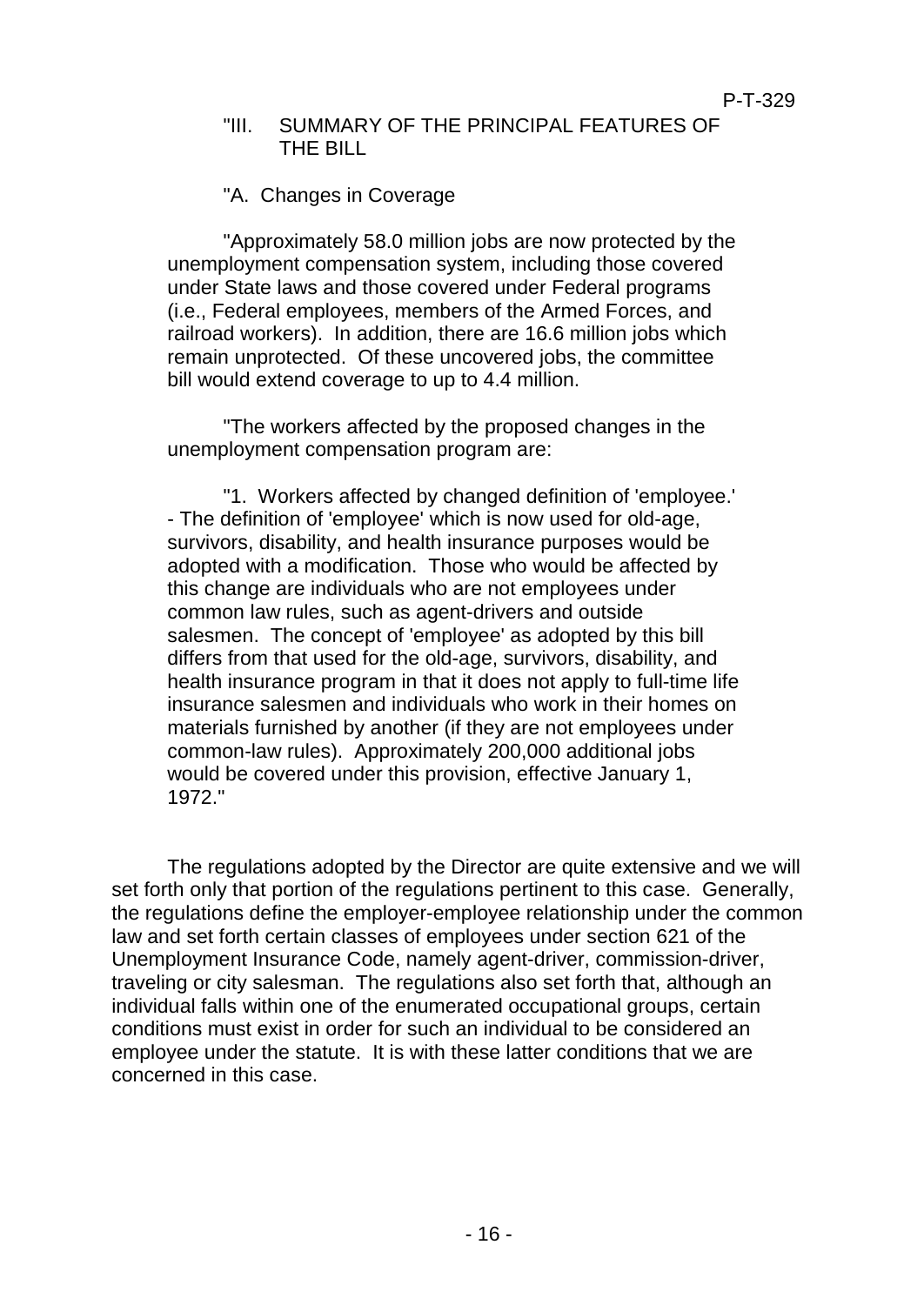"(c) Additional Conditions. (1) The fact that an individual falls within one of the enumerated occupational groups, however, does not make such individual an employee under this section unless all of the following conditions exist:

\* \* \*

"(B) Such individual has no substantial investment in the facilities used in connection with the performance of such services (other than in facilities for transportation).

\* \* \*

"(3) 'Facilities', as used in this section and subdivision (c) of section 621 of the code, include equipment and premises available for the work or enterprise as distinguished from education, training, and experience, but do not include such tools, instruments, equipment, or clothing, as are commonly or frequently provided by employees. An investment in an automobile by an individual which is used primarily for his own transportation in connection with the performance of services for another person has no significance, since such investment is comparable to outlays for transportation by an individual performing similar services who does not own an automobile. Moreover, the investment in facilities for the transportation of the goods or commodities to which the services relate is to be excluded in determining the investment in a particular case. If an individual has a substantial investment in facilities of the requisite character, he is not an employee within the meaning of this section, since a substantial investment of the requisite character standing alone is sufficient to exclude the individual from the employee concept under this paragraph."

The Department's appeal of that portion of the referee's decision with respect to Ellsworth Molter is taken on the ground that the referee erred in finding that Molter had a "substantial investment in the facilities used in connection with the performance of such services" by reason of the use of a bedroom in his apartment as an office, and therefore Molter may not be considered as an employee under section 621 of the code.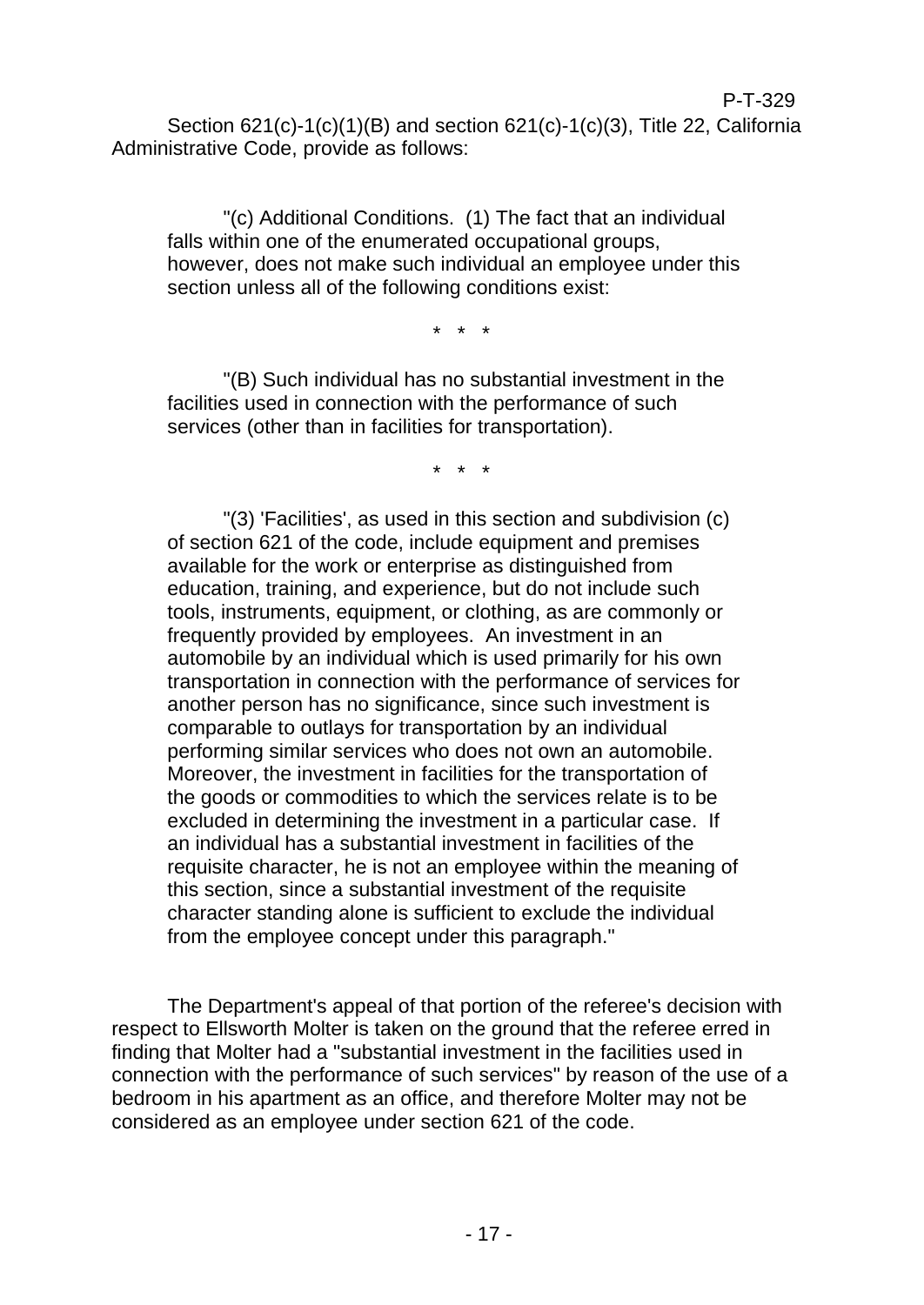The position of the petitioner consists of three contentions as follows:

- 1. Section 621 of the Unemployment Insurance Code is unconstitutional;
- 2. That the regulations adopted to implement the statute are unconstitutional; and
- 3. That even if they are held to be constitutional, ". . . these people involved in these proceedings certainly fall within the terms and the exceptions of the statute . . . ."

To declare an act adopted by the Legislature of the State of California to be unconstitutional is an exercise of judicial power. Such a declaration is beyond the proper scope of administrative adjudication. We have not been vested by law with judicial powers nor can we lawfully be vested with such powers, and therefore, we do not have the jurisdiction to declare an act of the Legislature to be unconstitutional (Appeals Board Decision No. P-T-31; Davis' - Administrative Law Treatise, Vol. 3, page 74, section 20.04).

Section 11374 of the Government Code of the State of California provides as follows:

"Whenever by the express or implied terms of any statute a state agency has authority to adopt regulations to implement, interpret, make specific or otherwise carry out the provisions of the statute, no regulation adopted is valid or effective unless consistent and not in conflict with the statute and reasonably necessary to effectuate the purpose of the statute.

"Any existing rules or regulations conflicting with this section are hereby repealed."

The petitioner argues that section 621(c)-1(c)(3) of Title 22, California Administrative Code, is invalid by reason of the fact that it excludes from the definition of "facilities" the education, training and experience of the salesman. The petitioner argues that the good-will engendered by salesmen over years of experience is the most valuable asset of the salesman and should be included as an investment in facilities.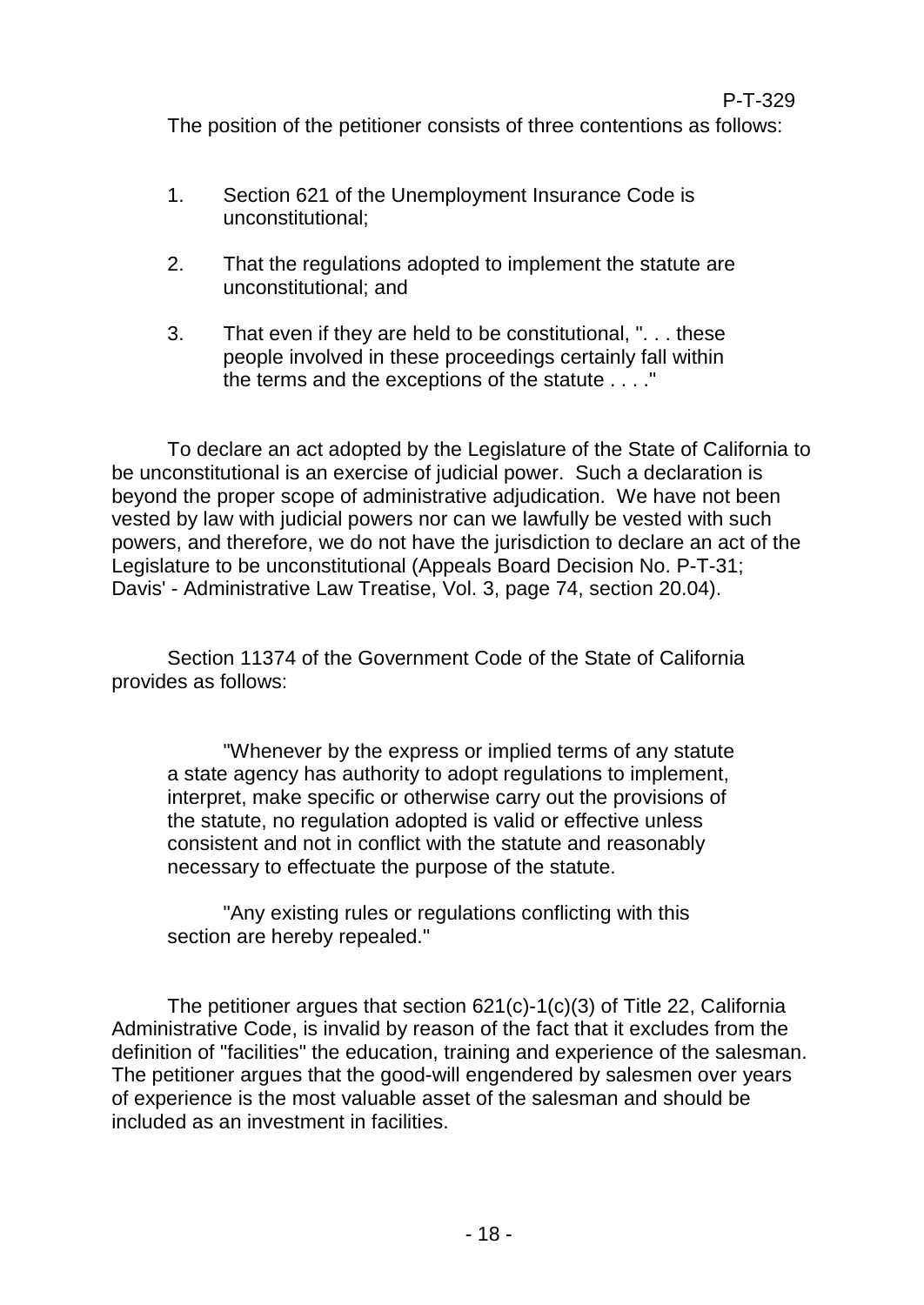The section of the regulations to which the petitioner refers is taken verbatim from section 31.3121(d)-1(d)(4)(iii) of Title 26 of the Code of Federal Regulations. This regulation was first adopted in 1951 and remains in effect to this date.

In view of the long standing of the regulation in the Code of Federal Regulations, which is identical with the Department's regulations under consideration, and recognizing the expressed purpose of the law to broaden unemployment insurance coverage, we hold that the pertinent part of the regulation is valid, not in conflict with the statute, and in fact effectuates the purpose of the statutory provision.

The final issue to be considered is whether Ellsworth Molter had a "substantial investment in facilities used in connection with the performance of such services." The investment which Molter had was the use of one bedroom in his apartment as an office which consisted of a desk, file cabinets and a typewriter of an estimated value of \$1,000 to \$1,500.

We have already pointed out that the definition of an employee with which we are here concerned has been taken from the Federal Insurance Contributions Act. It is to be noted that the definition in FICA is identical with that found in the Social Security Act 42 USC 410(j)(3)(D).

We quote from the Social Security Handbook, DHEW Publication No. (SSA) 73-10135 February 1974, section 825, in part, as follows:

"825. Workers in the Four Occupational Groups set out in §§ 826-829 are employees under the social security law even if they do not meet the common-law test if:

\* \* \*

"B. The worker has no substantial investment in facilities other than transportation facilities used in performing the work; and

\* \* \*